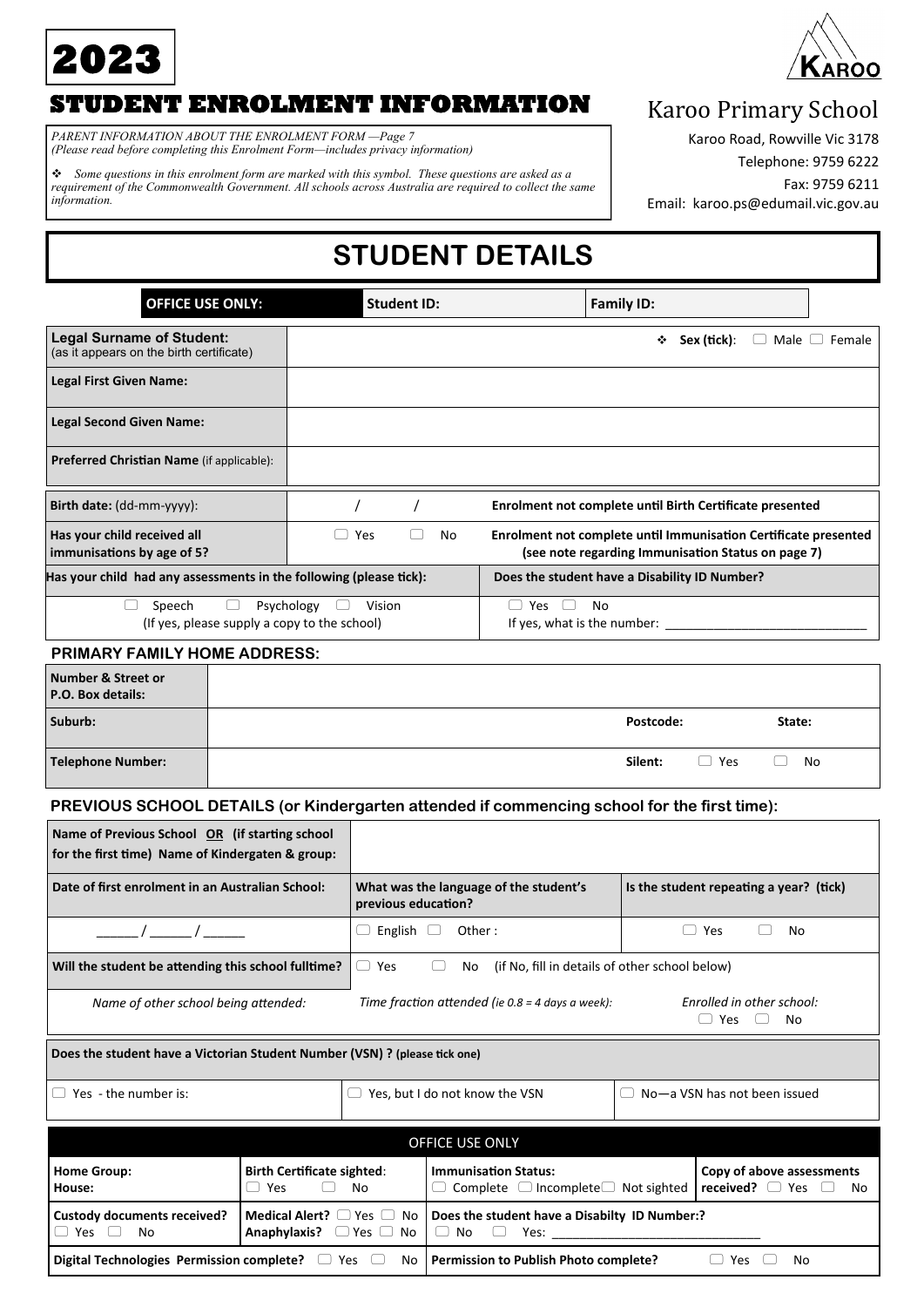## **FAMILY DETAILS**

Please note: '**PRIMARY FAMILY'** is the family or parent the student **mostly** lives with.

**List any other family members (and their relationship to student) currently attending this school:**

### **ADULT A (Primary Carer) Details: ADULT B Details:**

| Sex (tick) : $\Box$ Female $\Box$ Male   Title (Ms, Mrs, Mr, etc) :                                                                                                                                                                                                       |                                                                                                                                                                                                                                    | <b>Sex</b> (tick) : $\Box$ Female $\Box$ Male   Title (Ms, Mrs, Mr, etc) :                                                                                                                                                                                                                            |                                                                                                                                                                                                                               |
|---------------------------------------------------------------------------------------------------------------------------------------------------------------------------------------------------------------------------------------------------------------------------|------------------------------------------------------------------------------------------------------------------------------------------------------------------------------------------------------------------------------------|-------------------------------------------------------------------------------------------------------------------------------------------------------------------------------------------------------------------------------------------------------------------------------------------------------|-------------------------------------------------------------------------------------------------------------------------------------------------------------------------------------------------------------------------------|
| <b>Legal Surname:</b>                                                                                                                                                                                                                                                     |                                                                                                                                                                                                                                    | <b>Legal Surname:</b>                                                                                                                                                                                                                                                                                 |                                                                                                                                                                                                                               |
| <b>Legal First Name:</b>                                                                                                                                                                                                                                                  |                                                                                                                                                                                                                                    | <b>Legal First Name:</b>                                                                                                                                                                                                                                                                              |                                                                                                                                                                                                                               |
| <b>Preferred First Name</b><br>(if applicable):                                                                                                                                                                                                                           |                                                                                                                                                                                                                                    | <b>Preferred First Name</b><br>(if applicable):                                                                                                                                                                                                                                                       |                                                                                                                                                                                                                               |
| <b>Occupation:</b>                                                                                                                                                                                                                                                        |                                                                                                                                                                                                                                    | Occupation:                                                                                                                                                                                                                                                                                           |                                                                                                                                                                                                                               |
| <b>Employer:</b>                                                                                                                                                                                                                                                          |                                                                                                                                                                                                                                    | Employer:                                                                                                                                                                                                                                                                                             |                                                                                                                                                                                                                               |
| In which country was Adult A<br>born?                                                                                                                                                                                                                                     | $\Box$ Australia                                                                                                                                                                                                                   | In which country was Adult B<br>born?                                                                                                                                                                                                                                                                 | $\Box$ Australia<br>$\Box$ Other:                                                                                                                                                                                             |
| (if more than one language is spoken at home, indicate the one that is<br>spoken most often)                                                                                                                                                                              | * Does Adult A speak a language other than English at home:                                                                                                                                                                        | (if more than one language is spoken at home, indicate the one that is<br>spoken most often)                                                                                                                                                                                                          | Does Adult B speak a language other than English at home                                                                                                                                                                      |
| $\Box$ No, English only<br>$\Box$ Yes (please specify) : _<br>Any additional languages spoken by Adult A                                                                                                                                                                  |                                                                                                                                                                                                                                    | $\Box$ No, English only<br>Any additional languages spoken by Adult B                                                                                                                                                                                                                                 |                                                                                                                                                                                                                               |
| Is an Interpreter required?                                                                                                                                                                                                                                               | $\Box$ Yes<br>No                                                                                                                                                                                                                   | Is an Interpreter required?                                                                                                                                                                                                                                                                           | $\Box$ Yes<br>No                                                                                                                                                                                                              |
| ❖ What is the highest year of primary or secondary school<br>Adult A has completed? (tick one)                                                                                                                                                                            |                                                                                                                                                                                                                                    | ❖ What is the highest year of primary or secondary school<br>Adult B has completed? (tick one)                                                                                                                                                                                                        |                                                                                                                                                                                                                               |
| $\Box$ Year 12 or equivalent<br>$\Box$ Year 11 or equivalent<br>$\Box$ Year 10 or equivalent<br>$\Box$ Year 9 or equivalent or below                                                                                                                                      | (If you have never attended school mark "Year 9 or equivalent or below")                                                                                                                                                           | $\Box$ Year 12 or equivalent<br>$\Box$ Year 11 or equivalent<br>$\Box$ Year 10 or equivalent<br>$\Box$ Year 9 or equivalent or below                                                                                                                                                                  |                                                                                                                                                                                                                               |
| completed? (tick one)                                                                                                                                                                                                                                                     | ❖ What is the level of the highest qualification that Adult A has                                                                                                                                                                  | completed? (tick one)                                                                                                                                                                                                                                                                                 | (If you have never attended school mark "Year 9 or equivalent or below")<br>❖ What is the level of the highest qualification that Adult B ha                                                                                  |
| $\Box$ Bachelor degree or above<br>Advanced diploma / Diploma<br>$\Box$<br>Certificate I to IV (including trade certificate)<br>$\Box$<br>No on-school qualification<br>$\Box$                                                                                            |                                                                                                                                                                                                                                    | $\Box$ Bachelor degree or above<br>Advanced diploma / Diploma<br>Certificate I to IV (including trade certificate)<br>$\qquad \qquad \Box$<br>No on-school qualification<br>□                                                                                                                         |                                                                                                                                                                                                                               |
| ❖<br>What is the occupation group of Adult A?<br>Group Codes' on Page 8 which best reflects your current occupation.<br>occupation to select from the occupation group list.<br>If the person has not been in paid work for the last<br>$\bullet$<br>12 months, enter 'N' | Please select the appropriate occupation group from the list of 'Occupation<br>If the person is not currently in paid work but has had a job in the last 12<br>months, or has retired in the last 12 months, please use their last | $\bullet^{\bullet}_{\bullet}$<br>What is the occupation group of Adult B?<br>Group Codes' on Page 8 which best reflects your current occupation.<br>occupation to select from the occupation group list.<br>If the person has not been in paid work for the last<br>$\bullet$<br>12 months, enter 'N' | Please select the appropriate occupation group from the list of 'Occupati<br>If the person is not currently in paid work but has had a job in the last<br>months, or has retired in the last 12 months, please use their last |
| Main language spoken at home:                                                                                                                                                                                                                                             |                                                                                                                                                                                                                                    |                                                                                                                                                                                                                                                                                                       |                                                                                                                                                                                                                               |

| <b>Sex</b> (tick) : $\Box$ Female $\Box$ Male                                                                                 | Title (Ms, Mrs, Mr, etc) :                                                                                                                                                                                                                                                                                                                                                                                                                                            |    |
|-------------------------------------------------------------------------------------------------------------------------------|-----------------------------------------------------------------------------------------------------------------------------------------------------------------------------------------------------------------------------------------------------------------------------------------------------------------------------------------------------------------------------------------------------------------------------------------------------------------------|----|
| Legal Surname:                                                                                                                |                                                                                                                                                                                                                                                                                                                                                                                                                                                                       |    |
| <b>Legal First Name:</b>                                                                                                      |                                                                                                                                                                                                                                                                                                                                                                                                                                                                       |    |
| <b>Preferred First Name</b><br>(if applicable):                                                                               |                                                                                                                                                                                                                                                                                                                                                                                                                                                                       |    |
| Occupation:                                                                                                                   |                                                                                                                                                                                                                                                                                                                                                                                                                                                                       |    |
| <b>Employer:</b>                                                                                                              |                                                                                                                                                                                                                                                                                                                                                                                                                                                                       |    |
| In which country was Adult B<br>born?                                                                                         | $\Box$ Australia<br>$\Box$ Other:                                                                                                                                                                                                                                                                                                                                                                                                                                     |    |
| ❖<br>spoken most often)                                                                                                       | Does Adult B speak a language other than English at home :<br>(if more than one language is spoken at home, indicate the one that is                                                                                                                                                                                                                                                                                                                                  |    |
| $\Box$ No, English only<br>$\Box$ Yes (please specify) :<br>Any additional languages spoken by Adult B                        |                                                                                                                                                                                                                                                                                                                                                                                                                                                                       |    |
| Is an Interpreter required?                                                                                                   | $\Box$ Yes                                                                                                                                                                                                                                                                                                                                                                                                                                                            | No |
| ❖<br>Adult B has completed? (tick one)                                                                                        | What is the highest year of primary or secondary school<br>(If you have never attended school mark "Year 9 or equivalent or below")                                                                                                                                                                                                                                                                                                                                   |    |
| Year 12 or equivalent<br>$\Box$ Year 11 or equivalent<br>$\Box$ Year 10 or equivalent<br>$\Box$ Year 9 or equivalent or below |                                                                                                                                                                                                                                                                                                                                                                                                                                                                       |    |
| ❖<br>completed? (tick one)                                                                                                    | What is the level of the highest qualification that Adult B has                                                                                                                                                                                                                                                                                                                                                                                                       |    |
| Bachelor degree or above<br>( 1<br>Advanced diploma / Diploma<br>υ<br>No on-school qualification                              | Certificate I to IV (including trade certificate)                                                                                                                                                                                                                                                                                                                                                                                                                     |    |
| ❖<br>c<br>12 months, enter 'N'                                                                                                | What is the occupation group of Adult B?<br>Please select the appropriate occupation group from the list of 'Occupation<br>Group Codes' on Page 8 which best reflects your current occupation.<br>If the person is not currently in paid work but has had a job in the last 12<br>months, or has retired in the last 12 months, please use their last<br>occupation to select from the occupation group list.<br>If the person has not been in paid work for the last |    |
|                                                                                                                               |                                                                                                                                                                                                                                                                                                                                                                                                                                                                       |    |

| <b>Number &amp; Street:</b> |           |        |
|-----------------------------|-----------|--------|
| Suburb:                     | Postcode: | State: |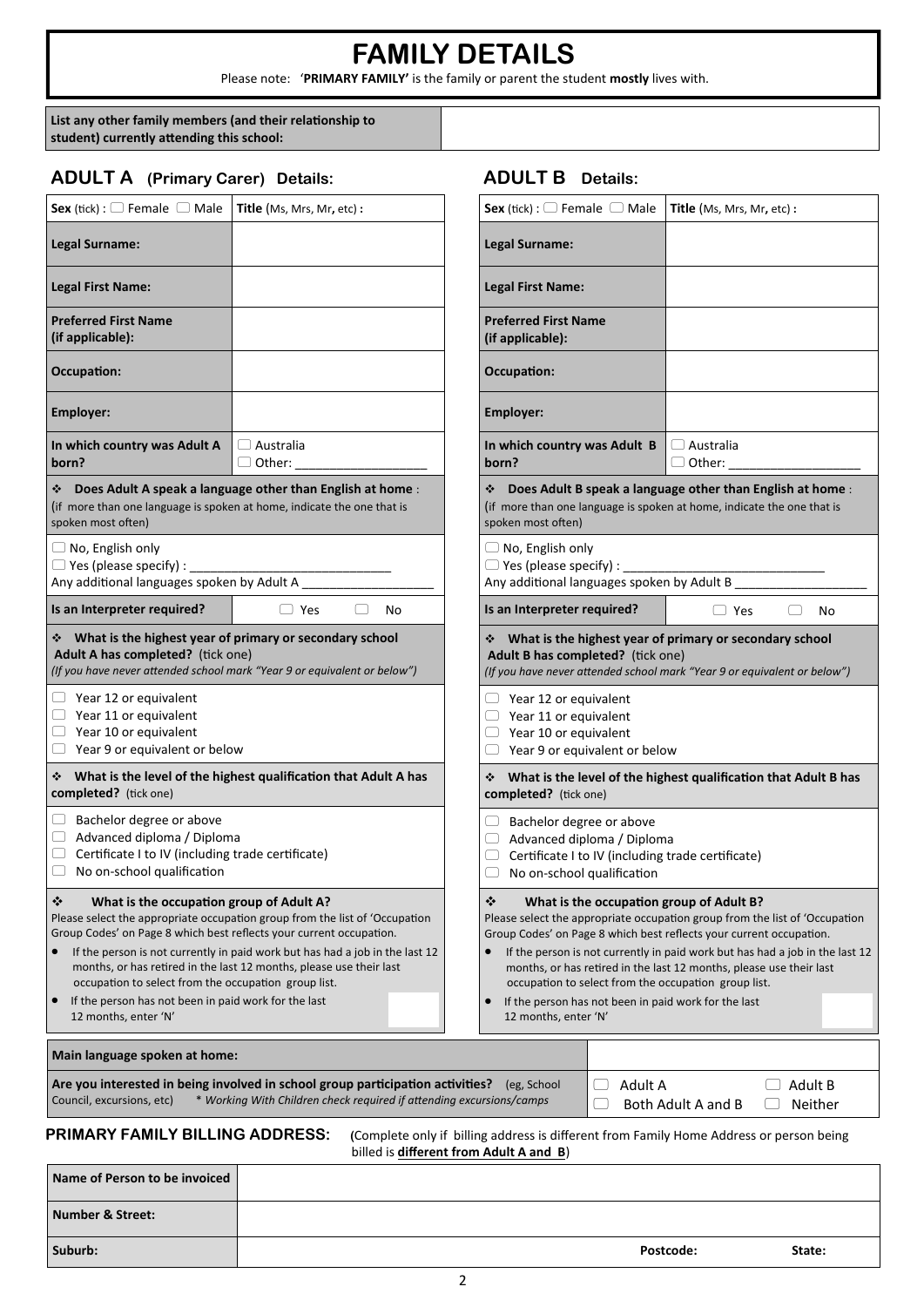### **ADULT A CONTACT DETAILS: ADULT B CONTACT DETAILS:**

*Business Hours:*

| Can we contact Adult A at work?                                        |            |                                  |    |                | Can we contact Adult B at work?                                                    |                                            |                        |
|------------------------------------------------------------------------|------------|----------------------------------|----|----------------|------------------------------------------------------------------------------------|--------------------------------------------|------------------------|
| (tick)                                                                 | $\Box$ Yes |                                  | No |                | (tick)                                                                             | $\Box$ Yes                                 | No                     |
| Is Adult A usually home DURING<br>business hours? (tick)               | $\Box$ Yes |                                  | No |                | Is Adult B usually home DURING<br>business hours? (tick)                           | Yes                                        | No                     |
| Work telephone number:                                                 |            |                                  |    |                | Work telephone number:                                                             |                                            |                        |
| <b>Other work contact information:</b>                                 |            |                                  |    |                | <b>Other work contact information:</b>                                             |                                            |                        |
| After Hours:                                                           |            |                                  |    |                | After Hours:                                                                       |                                            |                        |
| Is Adult A usually at the Primary<br>Family Home AFTER business hours? | $\Box$ Yes |                                  | No |                | Is Adult B usually at the Primary<br>Family Home AFTER business hours?             | $\Box$ Yes                                 | No                     |
| Home telephone number:                                                 |            |                                  |    |                | Home telephone number:                                                             |                                            |                        |
| Adult A's mobile phone number:                                         |            |                                  |    |                | Adult B's mobile phone number:                                                     |                                            |                        |
| <b>Other After Hours contact</b><br>Information:                       |            |                                  |    |                | <b>Other After Hours contact</b><br>Information:                                   |                                            |                        |
| Adult A's preferred method of contact (tick one) :                     |            |                                  |    |                | Adult B's preferred method of contact (tick one) :                                 |                                            |                        |
| $\Box$ Mail<br>Email<br>$\Box$                                         |            |                                  |    |                | $\Box$ Mail<br>Email<br>□                                                          |                                            |                        |
|                                                                        |            |                                  |    |                |                                                                                    |                                            |                        |
| Relationship of Adult A to Student (tick one):                         |            |                                  |    |                | Relationship of Adult B to Student (tick one):                                     |                                            |                        |
| Parent<br>Step-Parent<br>Foster Parent <sup>1</sup> Relative<br>乚<br>乚 |            | <b>Adoptive Parent</b><br>Friend |    |                | Parent<br>Step-Parent<br>□<br>$\Box$<br>Relative<br>Foster Parent $\Box$<br>▢<br>□ | $\left( \quad \right)$<br>Friend<br>$\Box$ | <b>Adoptive Parent</b> |
| The Student lives with the Primary Family                              |            | $\Box$ Always                    |    | $\Box$ Mostly  | $\Box$ Occasionally<br>$\Box$ Balanced                                             | $\Box$ Never                               |                        |
| Send Correspondence to:                                                |            | Adult A                          |    | $\Box$ Adult B | $\Box$ Other:<br>$\Box$ Both Adult A & B                                           |                                            |                        |

**SEPARATED FAMILIES:** If Adult B **DOES NOT** live at the family home :

- Adult B's details will be set up as an 'Alternative Family' a separent form will need to be completed (please ask office staff).
- It is Adult B's responsibility to keep the school informed of any change of address or phone number.
- Adult B will have their own Compass Parent Portal. Separate login details will be mailed to Adult B to the address provided.
- All important school information (e.g. school reports, parent/teacher interview bookings, school events and reminders) is only available through Compass. It is Adult B's responsibility to access all school information via their own Compass Parent Portal.
- Newsletters are sent via Compass, and uploaded to the school website each fortnight.

| If Adult B lives at a DIFFERENT address to the Primary Family Home, please supply: |        |          |                     |         |          |
|------------------------------------------------------------------------------------|--------|----------|---------------------|---------|----------|
| Number & Street :                                                                  |        | Suburb:  |                     | State:  | Postcode |
| The Student lives with the Alternative Family                                      | Mostlv | Balanced | $\Box$ Occasionally | ا Never |          |

### **EMERGENCY CONTACTS:**

Please provide 4 names of people over 18 other than Adult A or Adult B. These people will be called in an emergency if Adult A or Adult B cannot be contacted, and are permitted to collect your child from school.

|                | Name of Emergency Contact | <b>Relationship to Student</b><br>(Grandparent, Aunt/Uncle, Neighbour,<br>Relative [please specify], Friend) | <b>Contact Phone number</b> | <b>Speaks</b><br>English? |
|----------------|---------------------------|--------------------------------------------------------------------------------------------------------------|-----------------------------|---------------------------|
| 1              |                           |                                                                                                              |                             | Y / N                     |
| $\overline{2}$ |                           |                                                                                                              |                             | Y / N                     |
| 3              |                           |                                                                                                              |                             | Y / N                     |
| 4              |                           |                                                                                                              |                             | Y<br>N                    |

*Business Hours:*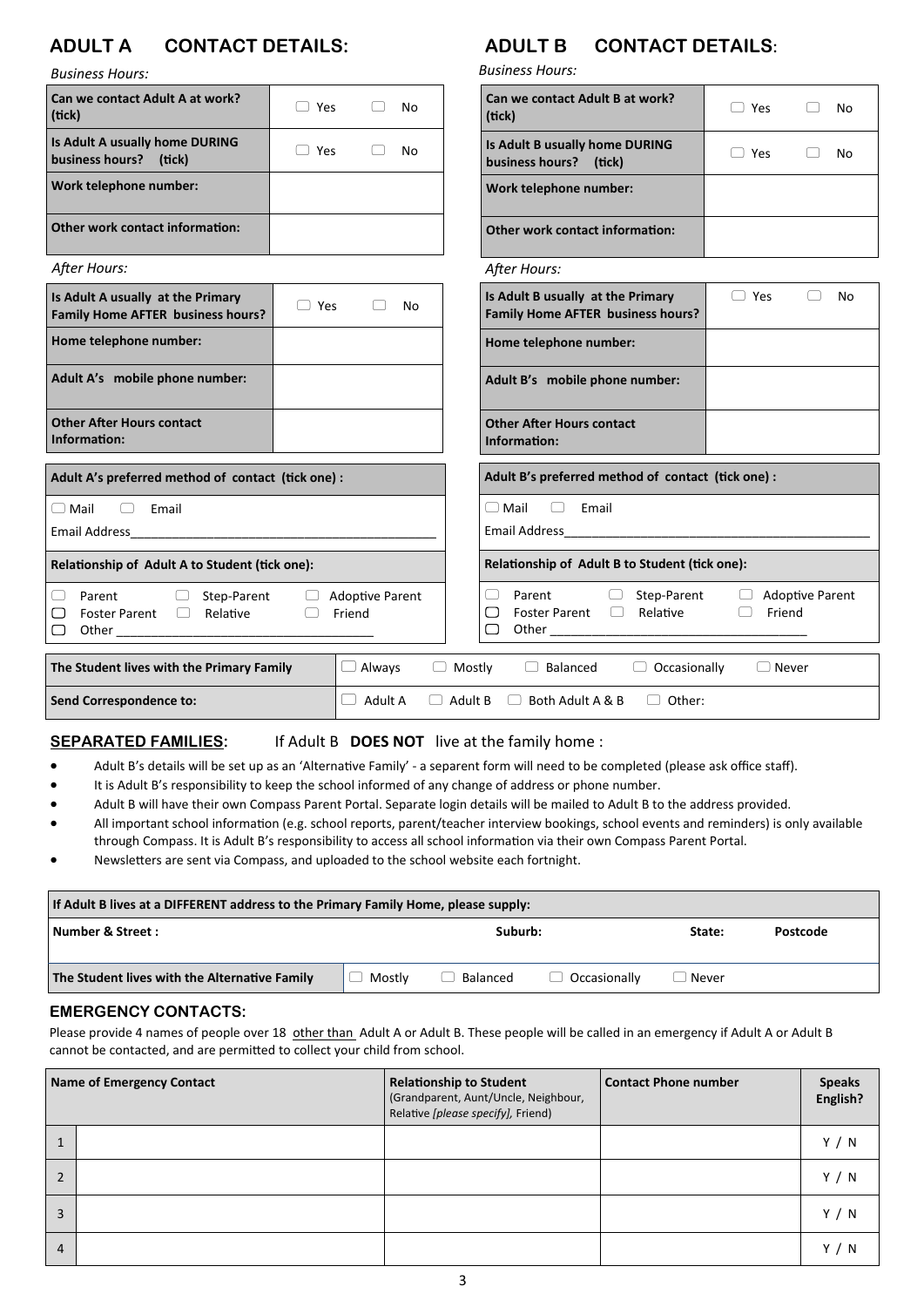# **Student Personal Details**

| <b>Student Demographic Details:</b>                                                                                                                           |                                        |                                                                                                                                                                                                                                                                                                                                                                                                                                  |
|---------------------------------------------------------------------------------------------------------------------------------------------------------------|----------------------------------------|----------------------------------------------------------------------------------------------------------------------------------------------------------------------------------------------------------------------------------------------------------------------------------------------------------------------------------------------------------------------------------------------------------------------------------|
| * In which country was the student born:                                                                                                                      |                                        | $\Box$ Other:<br>Australia                                                                                                                                                                                                                                                                                                                                                                                                       |
| Date of arrival in Australia OR Date of return to Australia                                                                                                   |                                        | $\sqrt{2}$<br>(dd-mm-yyyy)                                                                                                                                                                                                                                                                                                                                                                                                       |
| What is the residential status of the student (tick):                                                                                                         |                                        | $\Box$ Permanent<br>$\Box$ Temporary                                                                                                                                                                                                                                                                                                                                                                                             |
| <b>Basis of Australian residency:</b>                                                                                                                         |                                        |                                                                                                                                                                                                                                                                                                                                                                                                                                  |
| Eligible for Australian Passport                                                                                                                              | $\begin{array}{ccc} \end{array}$       | <b>Holds Australian Passport</b><br>Holds Permanent Residency Visa                                                                                                                                                                                                                                                                                                                                                               |
| Details of Visa:                                                                                                                                              |                                        |                                                                                                                                                                                                                                                                                                                                                                                                                                  |
| Visa Sub-Class:                                                                                                                                               | Visa Expiry Date: (dd-mm-yyyy):        | Visa Statistical Code (required for some sub-classes):<br>$\sqrt{2}$                                                                                                                                                                                                                                                                                                                                                             |
| Does the student speak a language other than English<br><b>at home</b> (tick):<br>* if more than one language spoken at home,<br>indicate the one spoken most |                                        | No, English only<br>Yes (please specify) :                                                                                                                                                                                                                                                                                                                                                                                       |
| Does the student speak English?                                                                                                                               |                                        | Yes<br>No                                                                                                                                                                                                                                                                                                                                                                                                                        |
| Is the student of Aboriginal or Torres Strait Islander origin? (tick one)<br>❖                                                                                |                                        |                                                                                                                                                                                                                                                                                                                                                                                                                                  |
| $\Box$ No<br>$\Box$ Yes, Aboriginal                                                                                                                           |                                        | □ Yes, Torres Strait Islander<br>$\Box$ Yes, both Aboriginal and Torres Strait Islander                                                                                                                                                                                                                                                                                                                                          |
| What is the student's living arrangements? (tick one)                                                                                                         |                                        |                                                                                                                                                                                                                                                                                                                                                                                                                                  |
| At home with TWO parents/guardians<br>◡<br>At home with ONE parent/guardian<br>State Arranged Out of Home Care (#)                                            |                                        | # Students who have been subject to protective intervention by the Department of Human Services and live<br>in alternative care arrangements away from their parents. These DHS-facilitated care arrangements include<br>living with relatives or friends (kith & kin), living with non-relative families (foster families or adolescent<br>community placements) and living in residential care units with rostered care staff. |
| Journey to School:                                                                                                                                            |                                        | Map Type:<br>Melway / Vicroads / Other<br><b>Distance to School:</b><br><b>Map Number:</b><br>Map Ref:<br>kms                                                                                                                                                                                                                                                                                                                    |
| Usual mode of transport to school (please select only one):                                                                                                   |                                        | $\Box$ Bus<br>$\Box$ Other:<br>$\Box$ Walk<br>Driven<br><b>Bicycle</b><br>$\Box$                                                                                                                                                                                                                                                                                                                                                 |
| <b>Student's Religion:</b>                                                                                                                                    |                                        |                                                                                                                                                                                                                                                                                                                                                                                                                                  |
| <b>Conditional Enrolment Details:</b>                                                                                                                         |                                        |                                                                                                                                                                                                                                                                                                                                                                                                                                  |
| (http://www.education.lvic.gov.au/management/governance/referenceguide/default.htm).                                                                          |                                        | In some circumstances a child may be enrolled conditionally, particularly if the required enrolment documentation to determine the shared parental responsibility<br>arrangements for a child is not provided. Please refer to Section 4.1.2.6 of the Victorian Government Schools Reference Guide for more information                                                                                                          |
| <b>Conditional Enrolment conditions (if applicable):</b>                                                                                                      |                                        |                                                                                                                                                                                                                                                                                                                                                                                                                                  |
| <b>Student Restrictions Details / Access Restrictions:</b>                                                                                                    |                                        |                                                                                                                                                                                                                                                                                                                                                                                                                                  |
| Is the student at risk?                                                                                                                                       | $\Box$ Yes<br>$\Box$ No                |                                                                                                                                                                                                                                                                                                                                                                                                                                  |
| Is there an Access Alert for the student?<br>(i.e. are there are custody restrictions)                                                                        | $\begin{array}{ccc} \end{array}$<br>No | $\Box$ Yes(complete the questions below and provide a current copy of the document to the school)                                                                                                                                                                                                                                                                                                                                |
|                                                                                                                                                               |                                        | <b>Access Alert type:</b> $\Box$ Parenting Order $\Box$ Parenting Plan $\Box$ Intervention Order $\Box$ DHHS Order $\Box$ Other:                                                                                                                                                                                                                                                                                                 |
| <b>Describe briefly any Access Restriction:</b>                                                                                                               |                                        |                                                                                                                                                                                                                                                                                                                                                                                                                                  |
| Is there an Activity alert for the student                                                                                                                    | $\Box$ Yes:                            | $\Box$ No                                                                                                                                                                                                                                                                                                                                                                                                                        |
| <b>Primary Family Doctor Details:</b>                                                                                                                         |                                        |                                                                                                                                                                                                                                                                                                                                                                                                                                  |
| <b>Doctor's Name:</b>                                                                                                                                         |                                        | $\Box$ Individual<br>$\Box$ Group                                                                                                                                                                                                                                                                                                                                                                                                |
| Number & Street / P.O. Box Number                                                                                                                             |                                        |                                                                                                                                                                                                                                                                                                                                                                                                                                  |
| Suburb / Postcode                                                                                                                                             |                                        | Postcode:                                                                                                                                                                                                                                                                                                                                                                                                                        |
| Telephone No.                                                                                                                                                 |                                        |                                                                                                                                                                                                                                                                                                                                                                                                                                  |
| <b>Medicare Number</b>                                                                                                                                        |                                        |                                                                                                                                                                                                                                                                                                                                                                                                                                  |
| <b>Current Ambulance Subscription?</b>                                                                                                                        |                                        | Yes (Private Health Fund / Health Care Card / Ambulance subscription) [please circle one]                                                                                                                                                                                                                                                                                                                                        |

No (**If no:** Parent will be responsible for any ambulance fees incurred by student)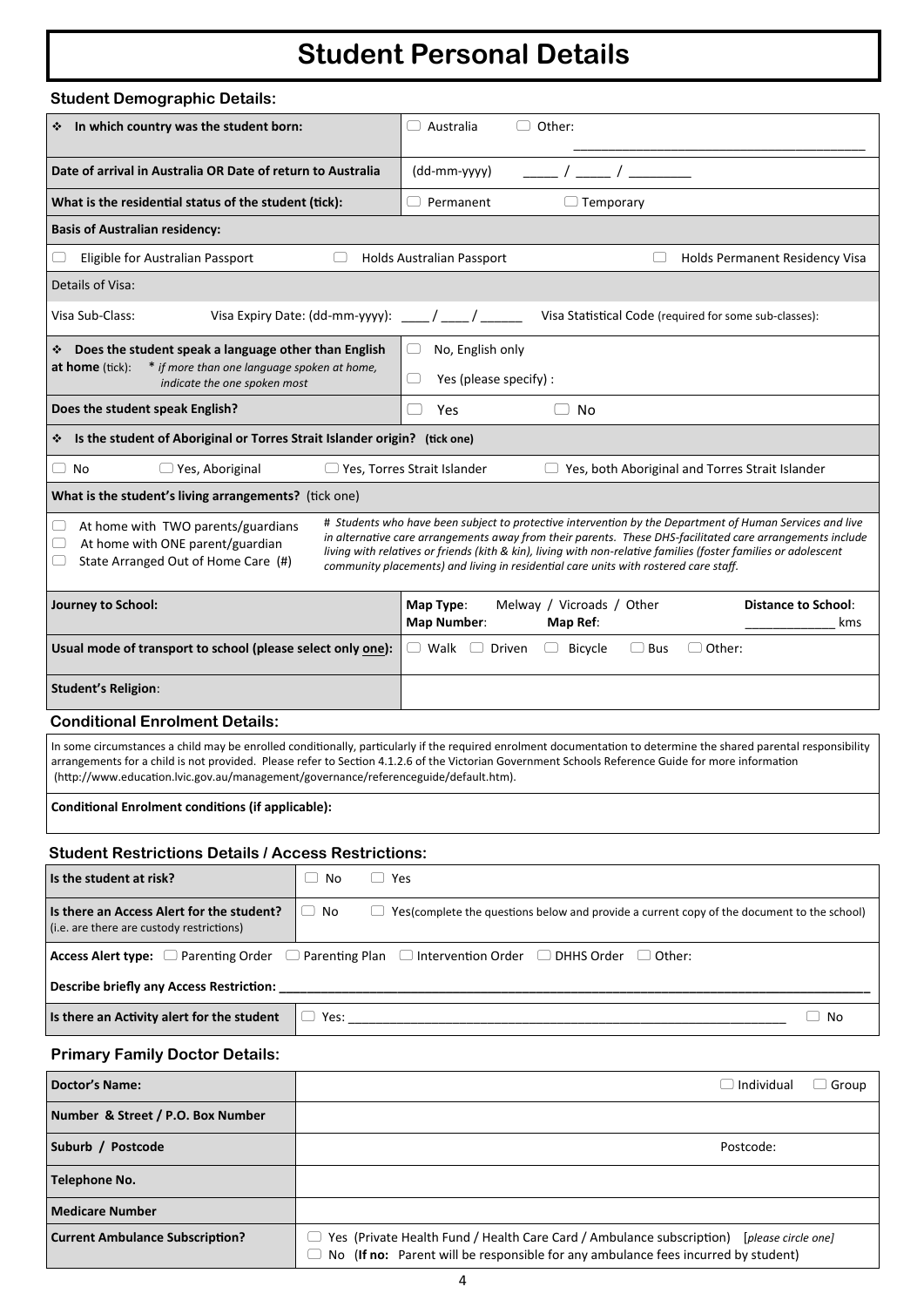|            |               |                                                                | <b>Student Medical Details</b> |                 |          |  |
|------------|---------------|----------------------------------------------------------------|--------------------------------|-----------------|----------|--|
|            |               | Does the student suffer from any of the following impairments? |                                |                 |          |  |
| HEARING:   | Yes<br>$\Box$ | No                                                             | VISION:                        | $\Box$ Yes      | No<br>Γ. |  |
| $S$ PFFCH: | $\Box$ Yes    | No                                                             | MOBILITY:                      | Yes<br>$\left($ | No       |  |

### **Asthma:**

| Does the student suffer from Asthma? |  |  |
|--------------------------------------|--|--|

**D** No **Poes** (complete the Asthma questions below)

Answer the following questions **only if the student suffers from any asthma medical conditions**. In the event of a student displaying symptoms of asthma, Karoo Primary follows the Victorian Schools Asthma Policy for Asthma First Aid (Give 4 puffs, delivered one at a time with student taking 4 breaths for each puff. Wait 4 minutes. If no improvement repeat. If no improvement

following a repeat of treatment and waiting a further 4 minutes, an ambulance will be called). A Karoo Asthma Management Plan must be completed each year for students with asthma.

| Please indicate if the student suffers from any of<br>the following symptoms:                             | What triggers the student's asthma?                                | If my child displays asthma<br>symptoms please: (tick)                                                    |
|-----------------------------------------------------------------------------------------------------------|--------------------------------------------------------------------|-----------------------------------------------------------------------------------------------------------|
| $\Box$ Cough<br>$\Box$ Difficulty breathing<br>$\Box$ Wheeze<br>Tight chest<br>$\Box$ Difficulty speaking | Exercise<br>Colds/viruses<br>Pollens<br>Dust<br>Other:             | Inform doctor<br><b>Inform Emergency Contact</b><br>Administer medication<br><b>Other Medical Action:</b> |
|                                                                                                           |                                                                    |                                                                                                           |
| Asthma medication taken in response to<br>symptoms and method (eg puffer & spacer):                       | When medication required and how much<br>(eg 4 puffs as required): | Does the student require assistance<br>taking medicatation and if so, how:                                |
|                                                                                                           |                                                                    | No assistance needed<br>Yes:<br>U                                                                         |

### **Allergies / Anaphylaxis:**

| Does the student suffer from an Allergy? | $\mathsf{I}\cup\mathsf{No}$ | $\Box$ Yes (complete the Allergy questions below) |
|------------------------------------------|-----------------------------|---------------------------------------------------|
|------------------------------------------|-----------------------------|---------------------------------------------------|

If your child suffers from any allergy, an 'Action Plan for Allergic Reactions' must be completed each year. If the allergy has been diagnosed as likely to cause an anaphylactic reaction an 'Action Plan for Anaphylaxis' and 'Anaphylaxis Management Plan' must be completed each year in consultation with the principal or nominee (forms available from the school). Allergy medication and Epipen (if required) must be left in the School's sick bay.

| What is the allergy?                                                                                |                                                                                                       |  |
|-----------------------------------------------------------------------------------------------------|-------------------------------------------------------------------------------------------------------|--|
| What are the symptoms your child may experience?                                                    |                                                                                                       |  |
| If your child displays any of the symptoms above the<br>school is to: (tick)                        | Inform Emergency contact<br>$\Box$ Administer medication (please provide)<br>Other:                   |  |
| Does the student take medication, and if so, what is<br>the medication, dosage, and frequency?      | Medication:<br>Dosage:<br>When taken:                                                                 |  |
| Is the medication taken regularly by the student<br>(preventative) or only in response to symptoms? | Preventative<br>In response to symptoms                                                               |  |
| Has the condition been diagnosed as likely to cause an<br>anaphylactic reaction?                    | $\Box$ No<br>Yes (if yes, an Anaphylaxis Action Plan & Anaphylaxis Management Plan must be completed) |  |

### **Other Medical Conditions:**

| Does the student have any other medical condition?                                                  | No<br>Yes                                     |                                               |
|-----------------------------------------------------------------------------------------------------|-----------------------------------------------|-----------------------------------------------|
| If yes, what is the condition?                                                                      |                                               |                                               |
| What are the symptoms?                                                                              |                                               |                                               |
| If the student displays any of the symptoms above the<br>school is to: (tick)                       | $\Box$ Inform Emergency contact<br>d Other: ا | $\Box$ Administer medication (please provide) |
| Does the student take medication, and if so, what is<br>the medication, dosage, and frequency?      | Medication:<br>When taken:                    | Dosage:                                       |
| Is the medication taken regularly by the student<br>(preventative) or only in response to symptoms? | Preventative                                  | In response to symptoms                       |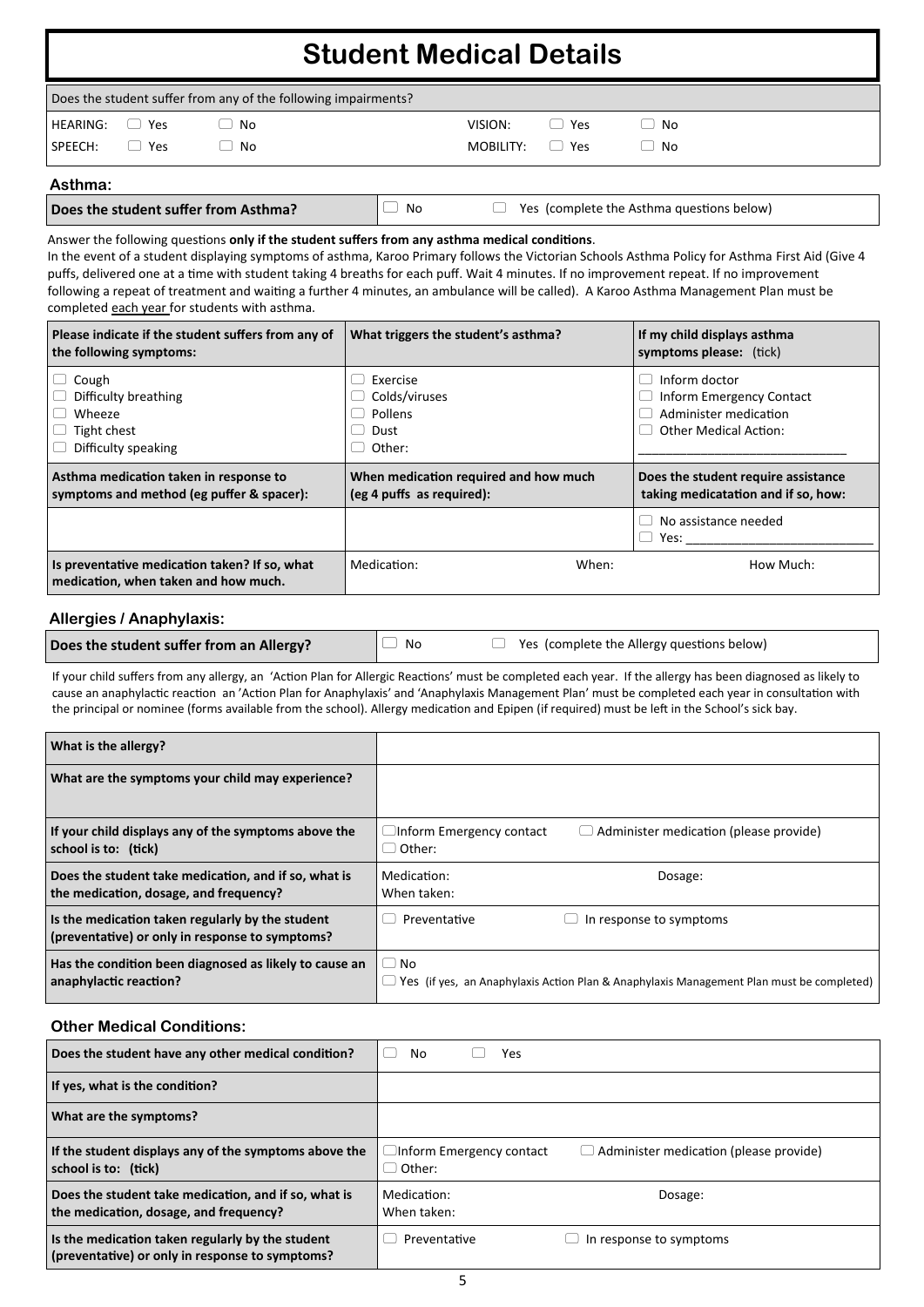### **Student Specific Details**

Fill in this section **ONLY** if this Student has a doctor, medicare number and/or emergency contacts **DIFFERENT** from the Prime Family details

### **Doctor details relating to this student ONLY (if different from Prime Family Doctor details):**

| Doctor's Name:                         | $\Box$ Individual<br>Group                                                                       |  |  |
|----------------------------------------|--------------------------------------------------------------------------------------------------|--|--|
| Number & Street / P.O. Box Number      |                                                                                                  |  |  |
| Suburb / Postcode                      | Postcode:                                                                                        |  |  |
| Telephone No.                          |                                                                                                  |  |  |
| <b>Medicare Number</b>                 |                                                                                                  |  |  |
| <b>Current Ambulance Subscription?</b> | $\Box$ Yes $\Box$ No (NB: Parent will be responsible for any ambulance fees incurred by student) |  |  |

### **Emergency contacts relating to this student ONLY (if different from Prime Family Emergency Contacts):**

| Name of Emergency Contact | Relationship (Grandparent, Aunt/   Contact Phone number<br>Uncle, Friend, Neighbour, Relative) | <b>Speaks</b><br>English? |
|---------------------------|------------------------------------------------------------------------------------------------|---------------------------|
|                           |                                                                                                | Y / N                     |
|                           |                                                                                                | Y /<br>- N                |

# **Authorisations**

#### *FOUNDATION STUDENTS ONLY: PRE-SCHOOL/KINDERGARTEN AUTHORITY*

*I consent to the pre-school/kindergarten teacher speaking with Karoo's staff regarding my child.*

*Signature of Parent/Guardian: \_\_\_\_\_\_\_\_\_\_\_\_\_\_\_\_\_\_\_\_\_\_\_\_\_\_\_\_\_\_\_\_\_\_\_\_\_\_\_\_\_\_\_\_\_\_\_\_\_\_\_\_\_ Date: \_\_\_\_\_\_ / \_\_\_\_\_ / \_\_\_\_\_*

#### *ILLNESS / INJURY AUTHORITY*

*In the event of illness or injury to my child whilst at school, on an excursion, or travelling to or from school; I authorise the Principal or teacher-in-charge of my child, where the Principal or teacher-in-charge is unable to contact me, or it is otherwise impracticable to contact me to: (cross out any unacceptable statement)* 

• *consent to my child receiving such medical or surgical attention as may be deemed necessary by a medical practitioner,*

• *administer such first aid as the Principal or staff member may judge to be reasonably necessary.*

*Signature of Parent/Guardian: \_\_\_\_\_\_\_\_\_\_\_\_\_\_\_\_\_\_\_\_\_\_\_\_\_\_\_\_\_\_\_\_\_\_\_\_\_\_\_\_\_\_\_\_\_\_\_\_\_\_\_\_\_ Date: \_\_\_\_\_\_ / \_\_\_\_\_ / \_\_\_\_\_*

#### *PERMISSION TO WALK AUTHORITY*

*From time to time the school organises or participates in events outside the school grounds that requires students to walk to the event (eg Walkathon, Karoo Cross Country, walking to Knox Athletics Track, walking within our community). Students are supervised at all times, use footpaths where provided and follow appropriate road crossing procedures when crossing any roadway. I hereby give consent for my child to participate in such events for the duration of their schooling at Karoo Primary School and authorise the teacher in charge of the activity to consent where it is impracticable to communicate with me to my child receiving such medical or surgical treatment as may be deemed necessary.*

*Signature of Parent/Guardian: \_\_\_\_\_\_\_\_\_\_\_\_\_\_\_\_\_\_\_\_\_\_\_\_\_\_\_\_\_\_\_\_\_\_\_\_\_\_\_\_\_\_\_\_\_\_\_\_\_\_\_\_\_ Date: \_\_\_\_\_\_ / \_\_\_\_\_ / \_\_\_\_\_*

# **Declaration of Parent**

Thank you for taking the time to complete this Student Enrolment form. We understand that the information you have provided is confidential and will be treated as such, but the details are required to enable staff to properly enrol your child at our school. Details of both Adult A and Adult B must be provided, and the declaration below must be signed by both Adult A and Adult B.

Please return your child's completed enrolment form at your earliest convenience. A copy of *Birth Certificate* and *Immunisation Certificate* must also be provided to complete the enrolment. *Please note that the Department of Education requires these prior to your child commencing school.* 

| We certify that the information contained within this Enrolment form is correct (both parents to sign): |                                                                                                      |  |  |                                |
|---------------------------------------------------------------------------------------------------------|------------------------------------------------------------------------------------------------------|--|--|--------------------------------|
|                                                                                                         |                                                                                                      |  |  | Date: ______/ ______/ _______  |
|                                                                                                         | Signature of Parent/Guardian (Adult B): Name of the Second Seconds and Seconds Seconds Seconds and S |  |  | Date: _______/ ______/ _______ |

6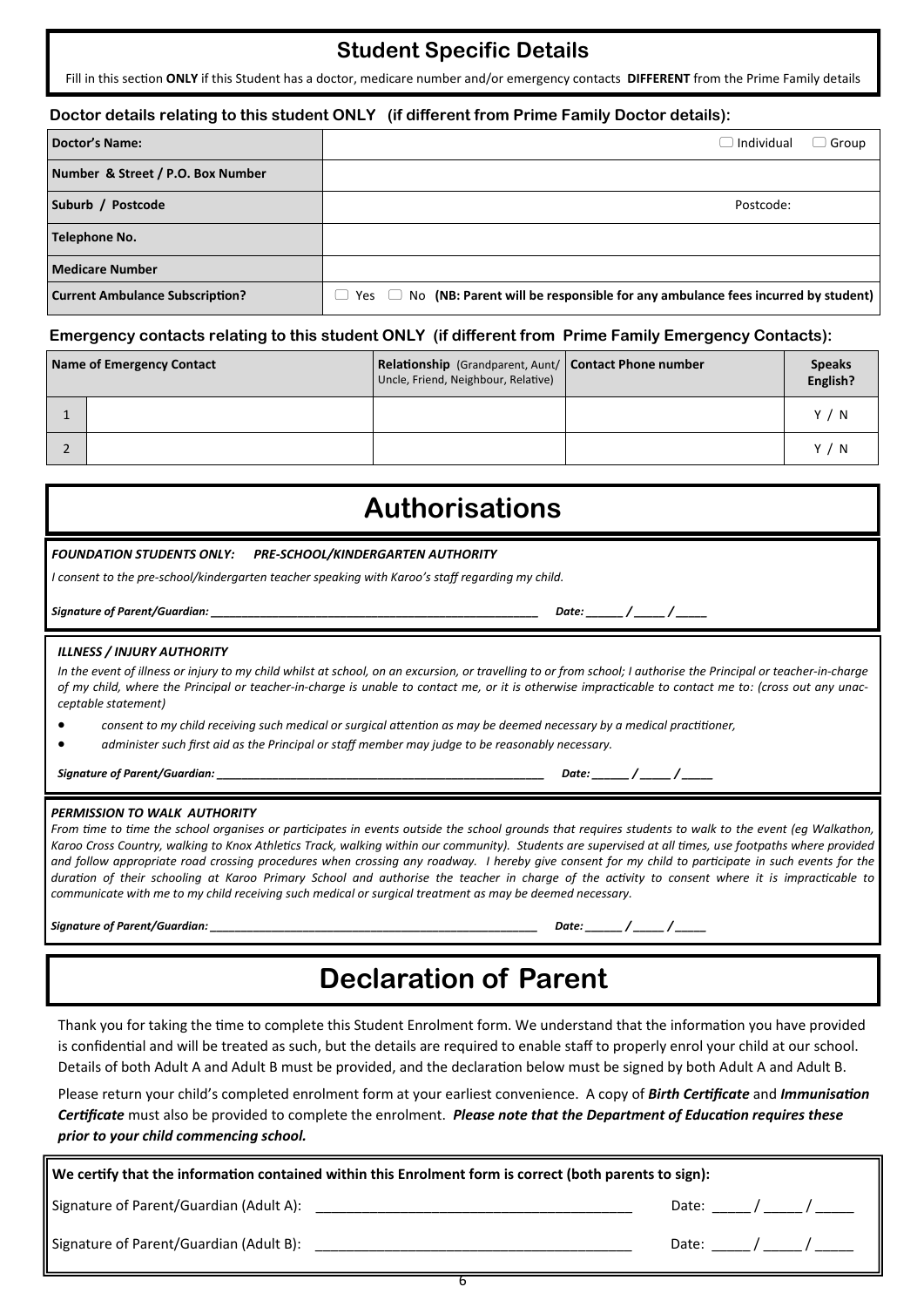## **Parent Information about the Enrolment Form**

The Enrolment Form asks you for personal and health information about your child and your family. This information is collected to enable our school to educate your child and support your child's social and emotional wellbeing and health. Our school is also required by legislation, such as the *Education and Training Reform Act 2006,* to collect some of this information.

Our school relies on you to provide **health information** about any medical condition or disability that your child has, medication your child may take while at school, any known allergies and contact details of your child's doctor. If you do not provide all relevant health information, this may put your child's health at risk.

Our school requires current, relevant information about all **parents, guardians and carers** so that we can take account of family arrangements. Please provide our school with copies of all current parenting plans AND court orders regarding parenting arrangements, and copies when they change. If you wish to discuss any matters regarding family arrangements in confidence, please contact the principal.

### **Protecting your privacy and sharing information**

The information about your child and family collected through this Enrolment Form will only be shared with school staff who need to know to enable our school to educate or support your child, or to fulfil legal obligations including duty of care, anti-discrimination law and occupational health and safety law. The information collected will not be disclosed beyond the Department of Education and Training without your consent, unless such disclosure is lawful. For more about information-sharing and privacy, see our school's privacy policy on our website.

### **Our school's use of online tools (including apps and other software) to collect and manage information**

Our school may use online tools, such as apps and other software, to collect and manage information about your child. When our school uses these online tools, we do our best to ensure that your child's information is secure. These online tools enable our school to efficiently and effectively manage important information about your child and also to communicate with you. If you have any concerns about the use of these online tools, please contact us.

### **Emergency contacts**

Emergency contacts are those people (over 18years) you nominate for the school to contact during an emergency if we cannot contact Adult A or Adult B. Please ensure your nominated emergency contact agrees to you providing their contact details to our school and that they have read the paragraph above. It is important that you inform them that their contact details may be disclosed beyond the Department if lawful.

### **Student background information**

The enrolment form requests information about country of birth, aboriginality, language spoken at home and parent occupation. This information enables the Department to allocate appropriate resources to our school. The Department also uses this information to plan for future educational needs in Victoria and shares some information with the Commonwealth government to monitor, plan and allocate resources.

### **Immunisation status**

By law you must provide an Immunisation History Statement from the Australian Immunisation Register (AIR) to the school when enrolling your child, even if they have not received all or any immunisations. Your child's immunisation status assists our school to manage health risks for children; in the event of a disease outbreak unimmunised children can be quickly identified and excluded from school until the risk has passed. Homeopathic treatment is not a legally recognised form of immunisation. Immunisation History Statements can be obtained from the AIR, or through Medicare. The Department may also provide immunisation information to the Department of Health and Human Services to assess immunisation rates in Victoria, but not in a way which identifies you.

### **Visa status**

Our school also requires this information to process your child's enrolment.

### **Updating your child's personal and health information**

Please inform our school if, and when, there are any updates to any of the personal or health information you provide on the Enrolment Form.

### **Accessing your child's records**

Our school provides ordinary school communications and school reports to students and parents, guardians and carers who have legal decisionmaking responsibility for the student. Requests for any other type of student records may be made through a Freedom of Information (FOI) application. Please contact our school and we can advise you how to do this.

### **Student transfers between Victorian government schools**

When our students transfer to another Victorian government school, our school will transfer the student's personal and health information to that next school. This may include copies of student's school records, including any health information. Transferring this information assist the next school to provide the best possible education and support to students.

### **Head Lice**

Outbreaks of head lice will occur from time to time. It is the responsibility of the parents to notify the school if your child has head lice. A note will be sent home to any affected class requesting parents to check their child's hair and treat as necessary. Persons authorised by the school principal may also visually check your child's hair if it is suspected that head lice might be present. If live lice are found, the parent will be contacted to take the child home for treatment. Health regulations require that where a child has head lice, the child should not return to school until appropriate treatment has commenced.